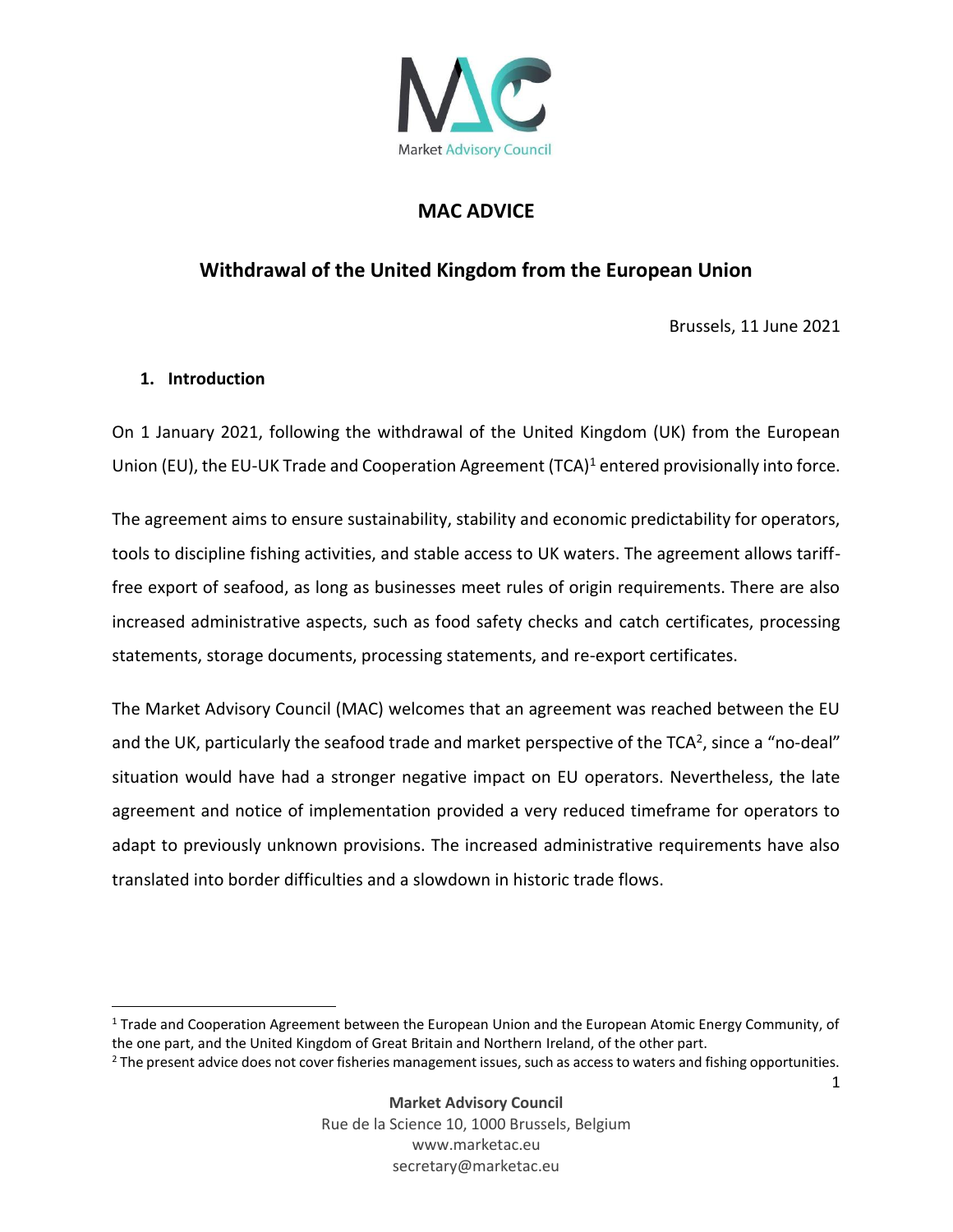

### **2. Trade and Market Impact on the Seafood Supply Chain**

Over many years, the seafood industry developed highly integrated supply chains with different stages of processing being carried out at scale in different parts of the EU including UK. Overall, with the new situation, the EU operators face trade disruption, increased transaction costs, reduction of market share, particularly for processors and traders, tariffs up to 25% on products from non-EU and non-UK raw materials, lack of viability of trade due to low margin, and a potential loss of employment. Although flows should be observed on a longer period, as an example, in January 2021, Spanish exports of prepared and preserved fish and shellfish to the UK decreased by 91% in volume compared to January 2020.

As the UK is no longer part of the Customs Union, the TCA contains rules of origin for fishery products. These are the EU standard rules of origin for fishery products: products must be wholly obtained, meaning caught by the EU or UK vessels. Processing of fish does not change anything in relation to their origin. Bilateral derogations apply in relation to product-specific rules for fish sticks and surimi preparations (input material can be non-originating) and in relation to specific quotas for tunas set in Annex II.

The MAC recognises that rules of origin are essential to avoid deflection of trade. Nevertheless, for products with limited supply of raw material from EU and UK sources, it can be quite difficult for EU operators to meet the rules of origin for products which were traditionally exported to the UK, such as smoked salmon or canned or marinated herring, and also for breaded products. As an example, it is estimated that 60% of consumer ready products exported from Denmark to the UK are based on imported raw materials from third countries (Greenland, Norway, Faroe Islands, Canada, Russia and China). Additionally, agreements signed by the UK with third countries that export fishery products, for example African countries or the Andean Community, include more supply possibilities, even allowing accumulation with the EU, which represents a competitive advantage for these third countries.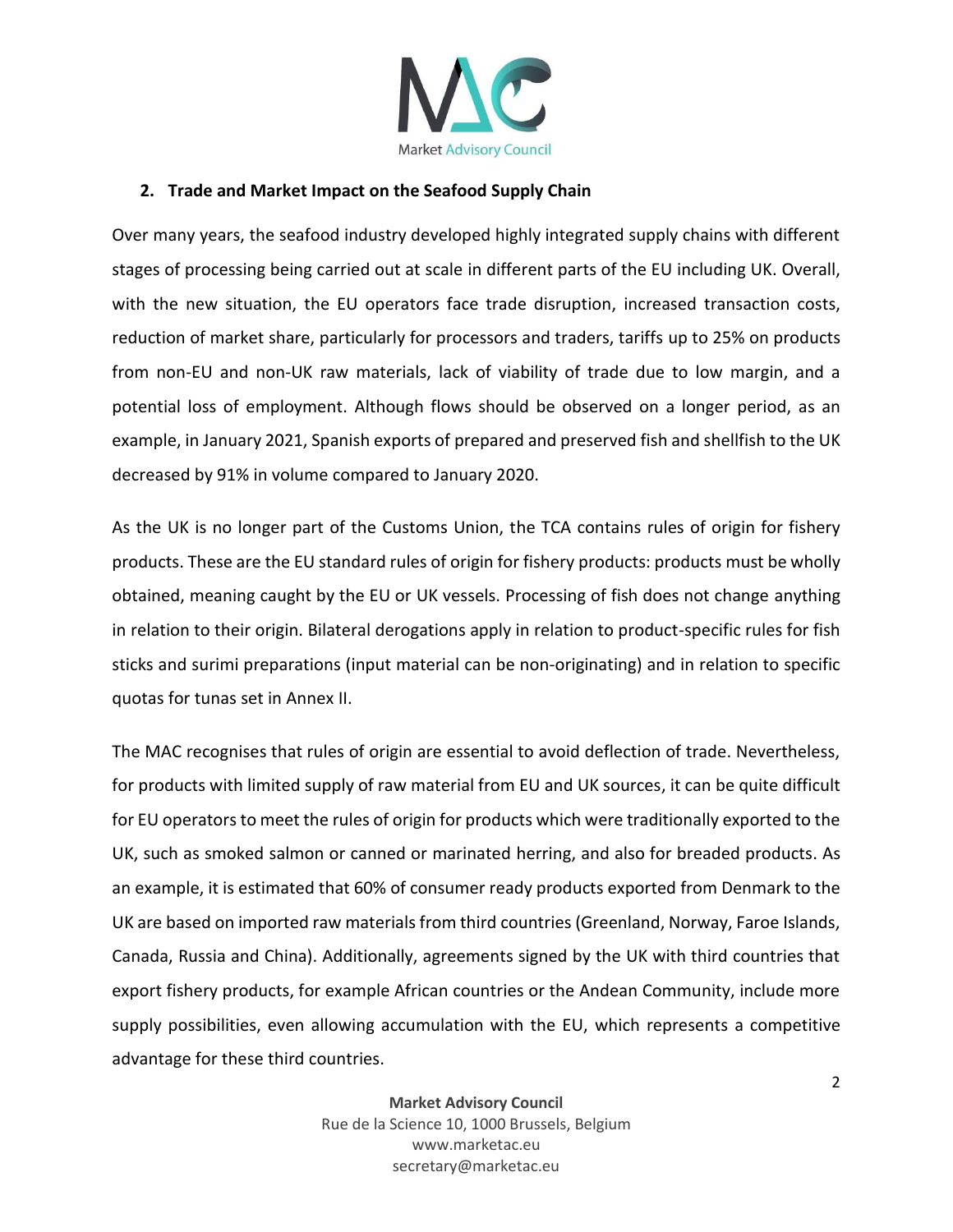

Following Brexit, when exporting to the UK, there are increased administrative aspects, such as food safety checks and catch certificates, processing statements, storage documents, processing statements, and re-export certificates. The general documentary completion and clearance requirements add significantly to business costs, both through direct charges and the time taken to follow new procedures. These will increase further once the UK starts applying health certification and other requirements this year.

In the beginning of the implementation, there was a very significant burden for EU operators from the increased administrative aspects, because administrative authorities were not fully ready and the necessary infrastructure was not implemented. Even after the setting up of the infrastructure, the conditions to present documents for validation varies amongst Member States, leading to more administrative work. The management of documents is not always clear, for example the function of the storage document. The administrative pressure for catch certificates and health certificates is quite time consuming, especially for the fresh seafood trade.

Products caught by EU vessels landed in UK ports are registered as imports there and must comply with administrative aspects connected to sanitary rules, catch certification and customs formalities, which represents a great administrative burden. Operators also face the application of different interpretation and criteria across UK ports. Therefore, EU vessels face an administrative burden that affects the quality of the seafood products and the earnings of the shipping companies involved, which translates into the increasing avoidance of UK ports.

#### **3. Brexit Adjustment Reserve**

The Brexit Adjustment Reserve is an instrument in the Multiannual Financial Framework that aims to support Member States and private sectors to counter the unforeseen consequences of Brexit. The measures are to be identified by Member States, while the Commission will ensure that the measures clearly relate to counter the adverse impacts of Brexit. Measures that can be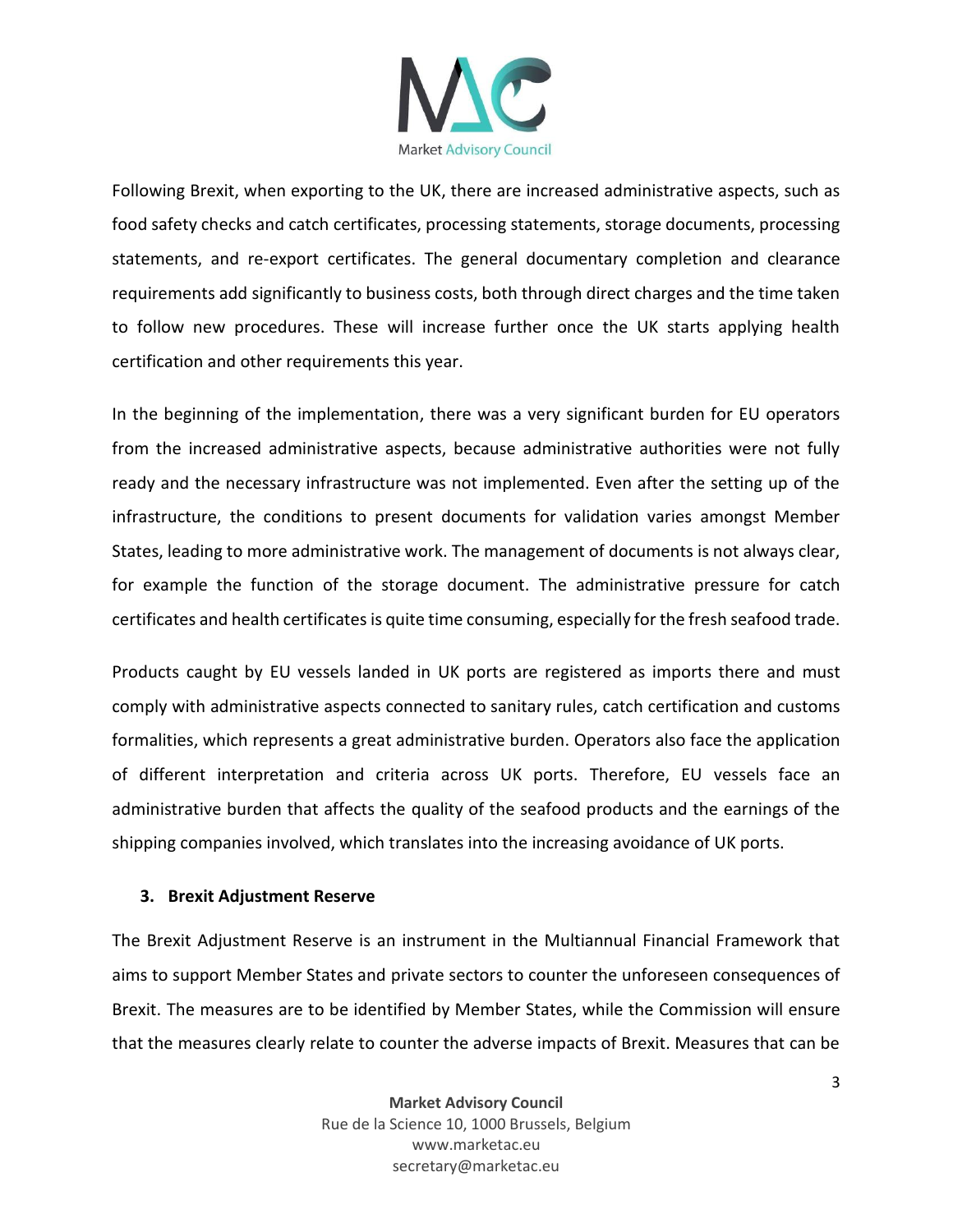

covered by the Reserve comprehend support to economic sectors, including those dependent on fishing activities in UK waters; support to employment; and ensuring the functioning of border, customs, fisheries control, certification and authorisation regimes for products, communication, information and awareness raising for citizens and businesses. Measures must comply with EU law and national law, including State aid rules.

The MAC welcomes the Brexit Adjustment Reserve, since it provides essential support to operators for their loss of activity and income. There should be clarity and transparency in how the support is articulated, in the choice of beneficiaries, in the selection of measures, and the applicable state aid rules. It is important to ensure swift agreement in the allocations between Member States and in the affected sectors, in order to ensure a timely distribution of support by public authorities with a low administrative burden. A specific legal basis, outside the existing state aid framework and EMFAF, might be needed.

The range of measures should be sufficient to face the needs of the seafood supply chain, such as (temporary) compensation for additional administrative costs for EU-UK trade, improvements to the speed and logistics of fresh/live trade, finding a solution for the import of live bivalve molluscs from UK production areas classified as B health zones<sup>3</sup>, ensuring sufficient raw material for the processing industry, and assistance for efficient groupage trade. Depending on the implementation of the Reserve, additional support instruments might be needed at a later stage.

### **4. Regulatory Framework**

Following Brexit, the UK has regulatory autonomy in several areas that can impact the trade of seafood products, such as labelling, consumer information, and marketing standards. Current UK legislation on these matters is in line with the EU legislation, but this is expected to deviate, as

 $3$  On 14 April, the MAC adopted advice on the import of live unpurified bivalve molluscs from the United Kingdom, which is available online[: https://marketac.eu/en/mac-advice-uk-unpurified-molluscs/](https://marketac.eu/en/mac-advice-uk-unpurified-molluscs/)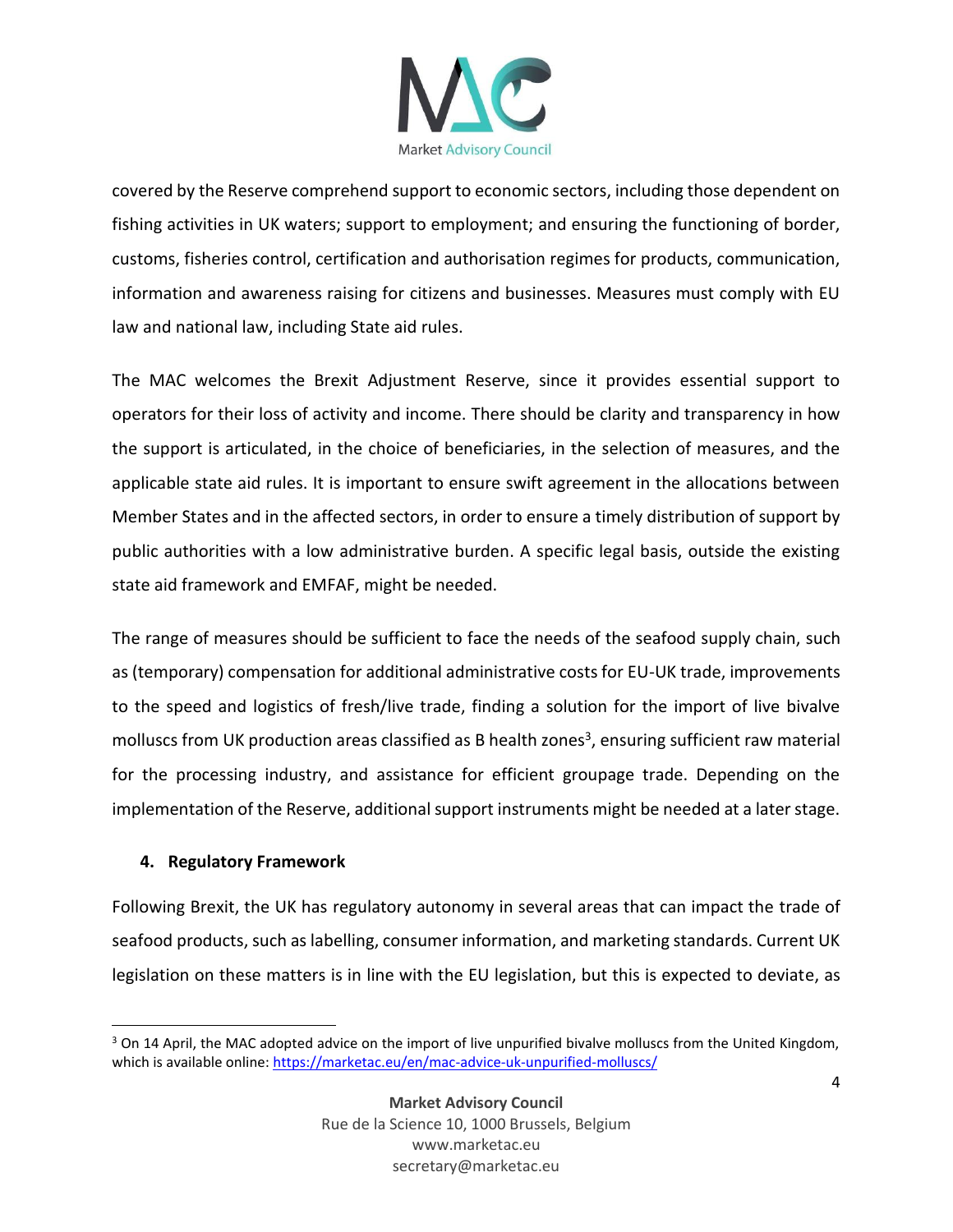

both the UK and the EU review their legislative frameworks.

The development of a disharmonised regulatory environment could be harmful to the EU industry, since it can translate into the establishment of technical barriers to trade. Equivalence mechanisms on sanitary standards might be appropriate in some cases. While taking into account the regulatory autonomy and the EU's efforts, under the European Green Deal and the Farm to Fork Strategy, to promote a sustainable food system, it is also important to monitor regulatory developments in the UK and to cooperate to avoid major and unjustified regulatory divergences in the long-term. Cooperation on global issues, such as social and labour rules, is also important to ensure a level-playing-field. For certain products, the harmonisation of marketing standards on a voluntary basis via international standardisation tools could also be advantageous.

#### **5. UK's Overseas Countries and Territories**

Following Brexit, the UK Overseas Countries and Territories (OCTs) are no longer associated with the EU, so these are no longer covered by the EU OCT association decision and trade preferences. The EU industry, particularly the Spanish industry, faces tariffs on fish sourced in the UK OCTs, such as squid and hake. It is important to ensure the supply of raw material and to study the negative impact on the EU's processing industry. The solution could potentially be found in adjustments to the ATQs Regulation to allow adequate supply. Adjustments to the ATQs Regulation should be thoroughly studied on a case-by-case basis, while also taking into account the EU fleet's production capacity.

#### **6. Specialised Committee on Fisheries**

As foreseen under the TCA, a Specialised Committee on Fisheries will be established, whose role will include, not exclusively, preparing for annual TAC consultations, providing a forum for consulting on compensatory and remedial measures in the event of non-compliance, developing guidelines to support the application of the TCA in respect to fisheries, and developing a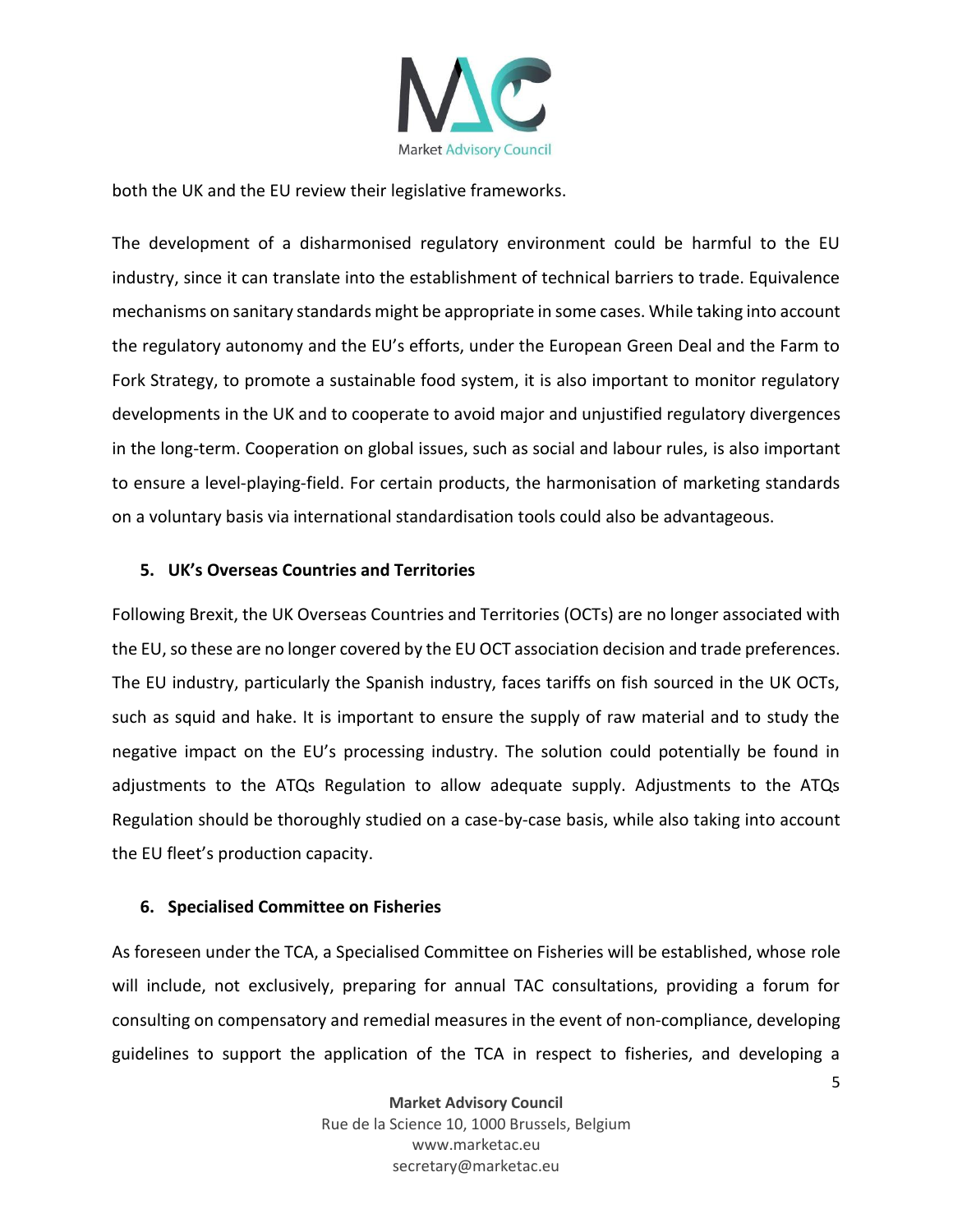

mechanism for voluntary in-year transfers of fishing opportunities.

At present, the role, composition, and functioning of the Specialised Committee on Fisheries is not entirely clear. It is important to ensure that the Specialised Committee has a broad and balanced representation of public and private stakeholders, including a link with the Advisory Councils. There should be coordination for contributions and participation by the Advisory Councils as well as reporting on its functioning.

#### **7. Recommendations**

In summary, following Brexit, in the context of the trade and market impact on the seafood supply chain, the MAC believes that the European Commission should:

- a) Assess the impact of Brexit on EU operators, including trade disruption, increased transaction costs, market share, tariff costs, viability of operations, and employment;
- b) Consider the potential need for additional bilateral derogations on rules of origin for specific products, especially those traditionally exported to the UK;
- c) Urgently review the functioning of the new administrative procedures with Member States and, when appropriate, bilaterally with the UK, in order to ensure coherence in the interpretation and implementation of administrative, logistical, and sanitary requirements as well as lower administrative burden on operators;
- d) In relation to the Brexit Adjustment Reserve, ensure clarity and transparency in the aid provided, while also encouraging a swift adoption and allocation of support where genuinely needed as well as a low administrative burden, plus the adoption of measures that meet the needs of the seafood supply chain;
- e) Monitor regulatory developments in the UK and cooperate to avoid major and unjustified regulatory divergence in areas that impact the seafood supply chain, such as labelling, consumer information, and marketing standards;